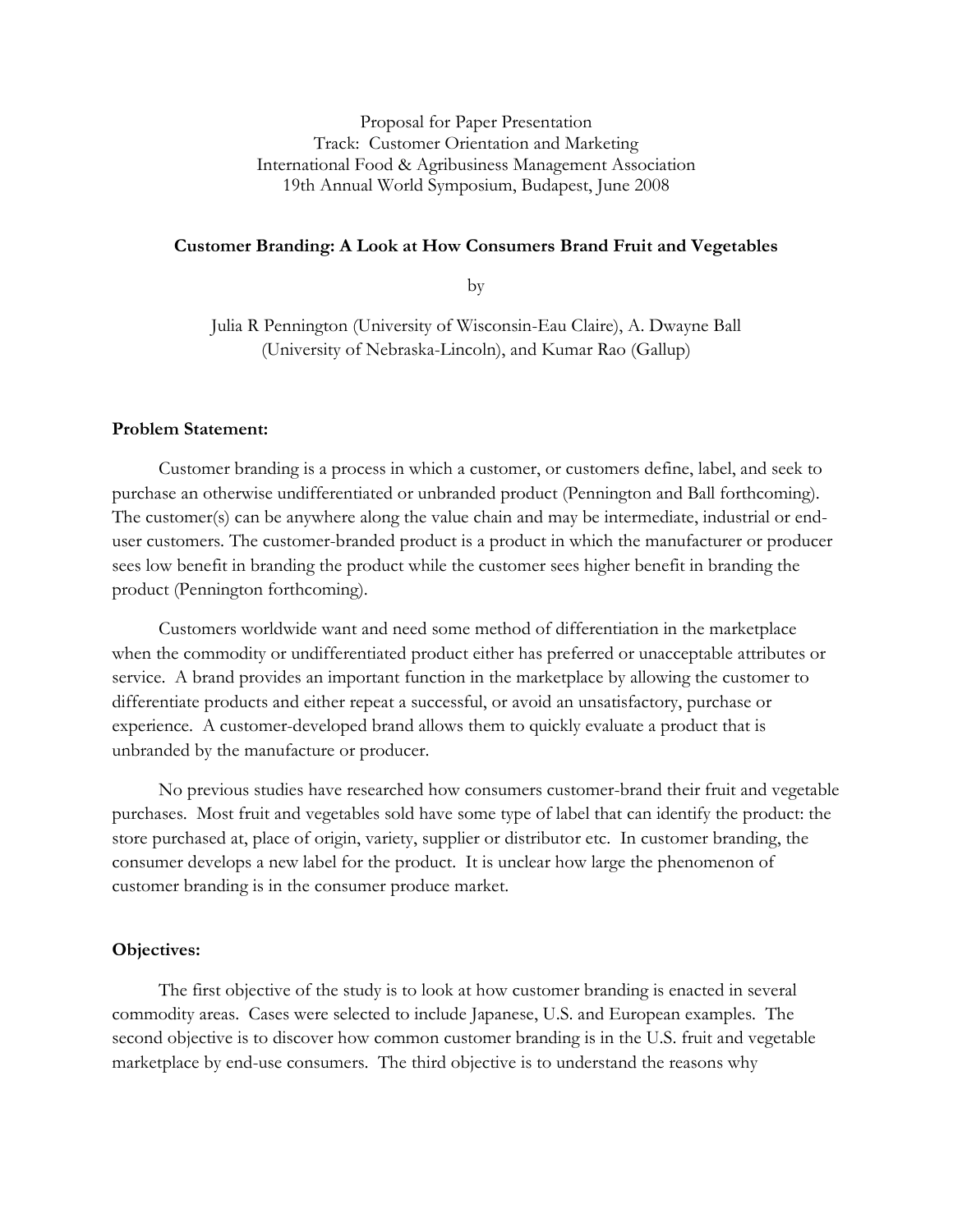consumers feel the need to customer-brand fruit and vegetables independently of the supplier or retailer.

 The extent of customer branding is unknown. This study is an attempt to gain a better understanding of what percent of final fruit and vegetable consumers customer-brand their produce.

## Procedures:

 A multiple-case research method approach was used to study and compare the phenomenon of customer branding. After thirty-three exploratory interviews, several commodity areas were discovered where customer branding was currently taking place. The cases were selected to be theoretically useful, extend external validity, and represent a range of potential customer branding phenomena. The cases researched include 1) end-consumer branding of fruit and vegetables, 2) student selection of multi-section university classes, 3) local produce and meat products purchases by a large food service provider, 4) beef and pork exports to key international customers, and 5) industrial precious and semi-precious metal purchases by a major international electronic firm based in Europe. Quantitative and qualitative data was collected for the first and second cases and qualitative data was collected for the third, fourth, and fifth cases.

During fall 2008, over 3600 United States consumers were surveyed on their buying practices of fruit and vegetables. The questionnaire was administered to an established, nationwide, multi-mode consumer panel. Fruit and vegetable purchasing and consumption data along with demographic information, including age, race, income, location, education, and family size, were collected for analysis.

 The qualitative interviews were transcribed and analyzed for key, emergent themes. The quantitative survey, in particular, tests the conditions that must be present for customer branding to take place and their interactions. The data was analyzed using ANOVA, specifically looking at the main effects, and three-way interactions.

# Results:

The analysis is ongoing and will be completed by the end of 2008.

#### Preliminary Conclusions:

 The most obvious benefit to the customer in customer branding is that they are able to easily repeat the purchase of a commodity product that has met their needs. Customer branding helps the customer by making a purchasing of a traditionally commodity product easier to repeat in the future. However customer branding, as discovered through qualitative interviews, is very time consuming for the customer. Extra effort is required over the simple purchasing of a standard commodity product. The customer brands a product as the commodity market does not sort and market the product as desired by the customer.